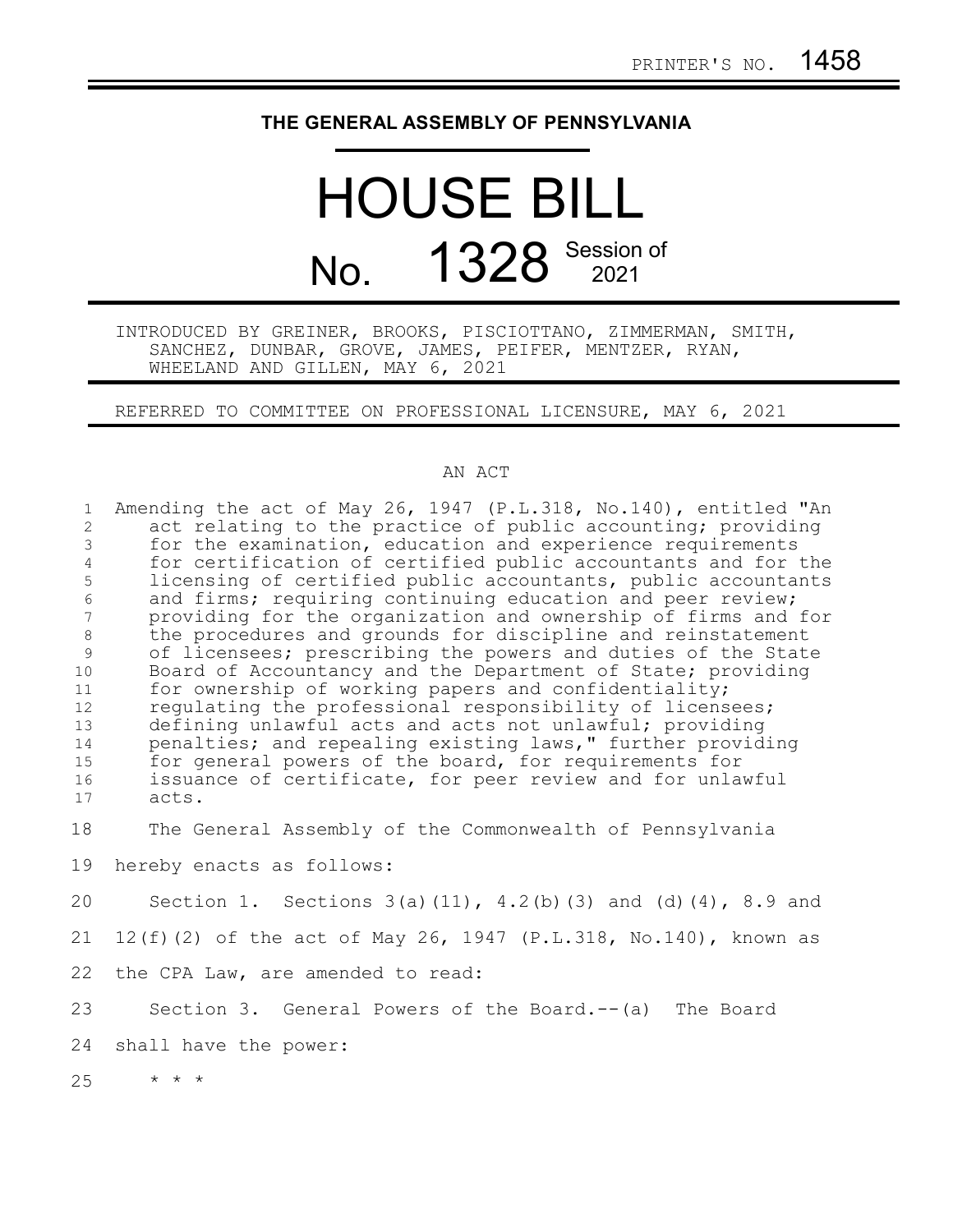(11) To promulgate and amend rules [of professional conduct], including adoption of AICPA's Code of Professional Conduct, uniformly applicable to certified public accountants and public accountants, appropriate to establish and maintain a high standard of integrity, objectivity and dignity by certified public accountants, public accountants and firms. 1 2 3 4 5 6

\* \* \* 7

Section 4.2. Requirements for Issuance of Certificate.--\* \* \* 8 9

(b) Before an individual may take the examination, the board shall be satisfied that the individual: 10 11

\* \* \* 12

(3) has graduated with: 13

(i) a baccalaureate or higher degree from a college or university accredited by a nationally recognized accrediting agency recognized by the United States Department of Education, or a college or university approved by the board, and completed a total of one hundred fifty semester credits of post-secondary education, including at least a total of twenty-four semester credits of accounting and auditing, business law, economics, technology, finance or tax subjects of a content satisfactory to the board and an additional twelve semester credits in accounting and auditing subjects or tax subjects of a content satisfactory to the board, not necessarily as part of the individual's undergraduate or graduate work; 14 15 16 17 18 19 20 21 22 23 24 25

(ii) a baccalaureate degree from a college or university accredited by a nationally recognized accrediting agency recognized by the United States Department of Education, or a college or university approved by the board, and completed at least a total of twenty-four semester credits, which credits 26 27 28 29 30

```
20210HB1328PN1458 - 2 -
```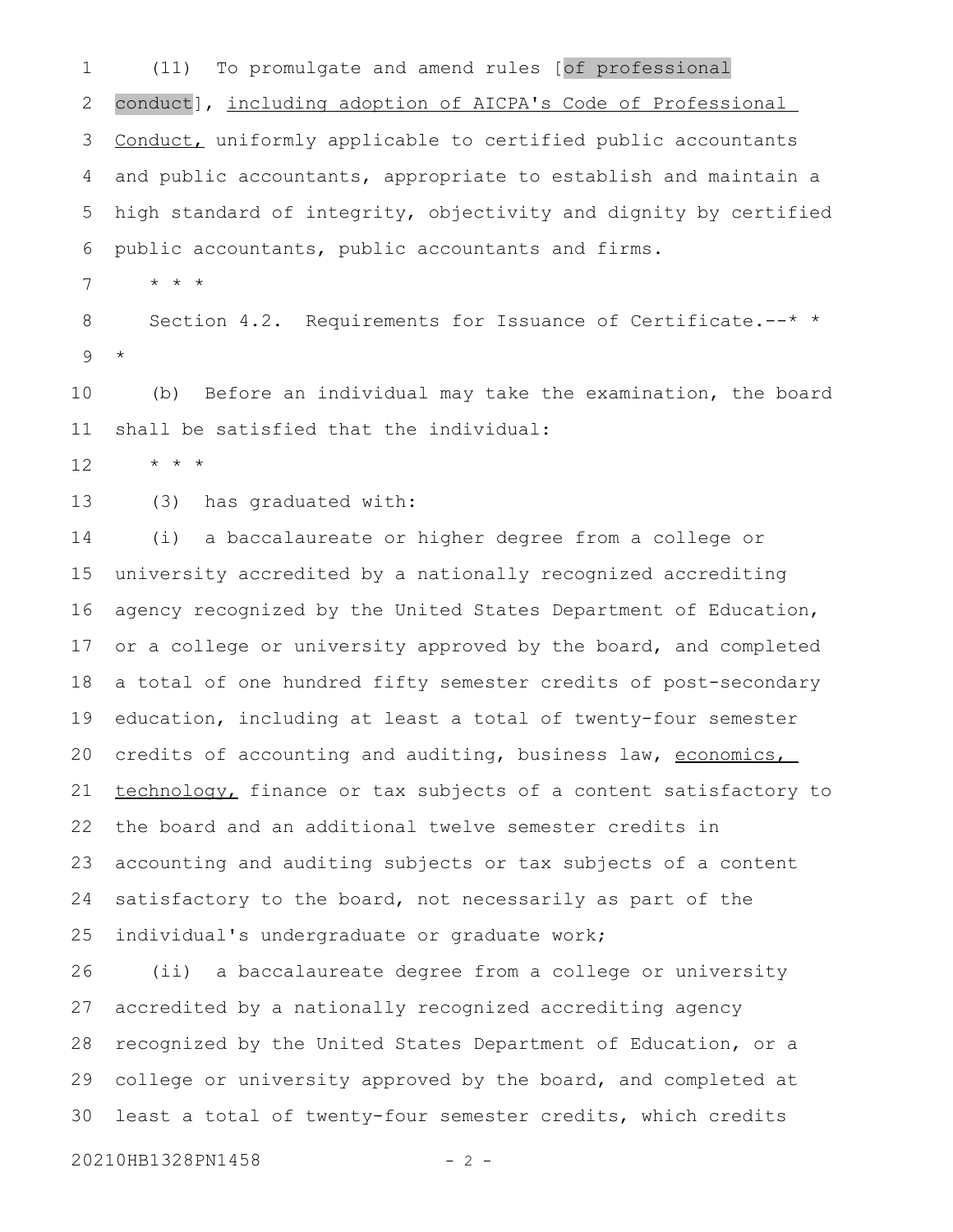shall be in accounting and auditing, business law, economics, technology, finance or tax subjects of a content satisfactory to the board, not necessarily as a part of his undergraduate work; or 1 2 3 4

(iii) a Master's Degree or other post-graduate degree from a college or university accredited by a nationally recognized accrediting agency recognized by the United States Department of Education, or a college or university approved by the board, and completed at least a total of twenty-four semester credits, which credits shall be in accounting and auditing, business law, economics, technology, finance or tax subjects of a content satisfactory to the board, not necessarily as part of his undergraduate or graduate work. 5 6 7 8 9 10 11 12 13

\* \* \* 14

(d) Before an individual may be issued a certificate, the board shall be satisfied that the individual has completed at least one year of experience that: 15 16 17

\* \* \* 18

(4) was verified by an individual with a current license to practice public accounting as a certified public accountant or public accountant in this Commonwealth or another state or a substantially equivalent licensed individual from a foreign country. 19 20 21 22 23

\* \* \* 24

Section 8.9. Peer Review.--(a) As a condition for granting a firm a renewal license, or an initial license in the case of a firm that has previously been engaged in practice in another jurisdiction, the board shall require that the firm [undergo a peer review in accordance with this section] be enrolled in a board-approved peer review program unless the firm meets one of 25 26 27 28 29 30

20210HB1328PN1458 - 3 -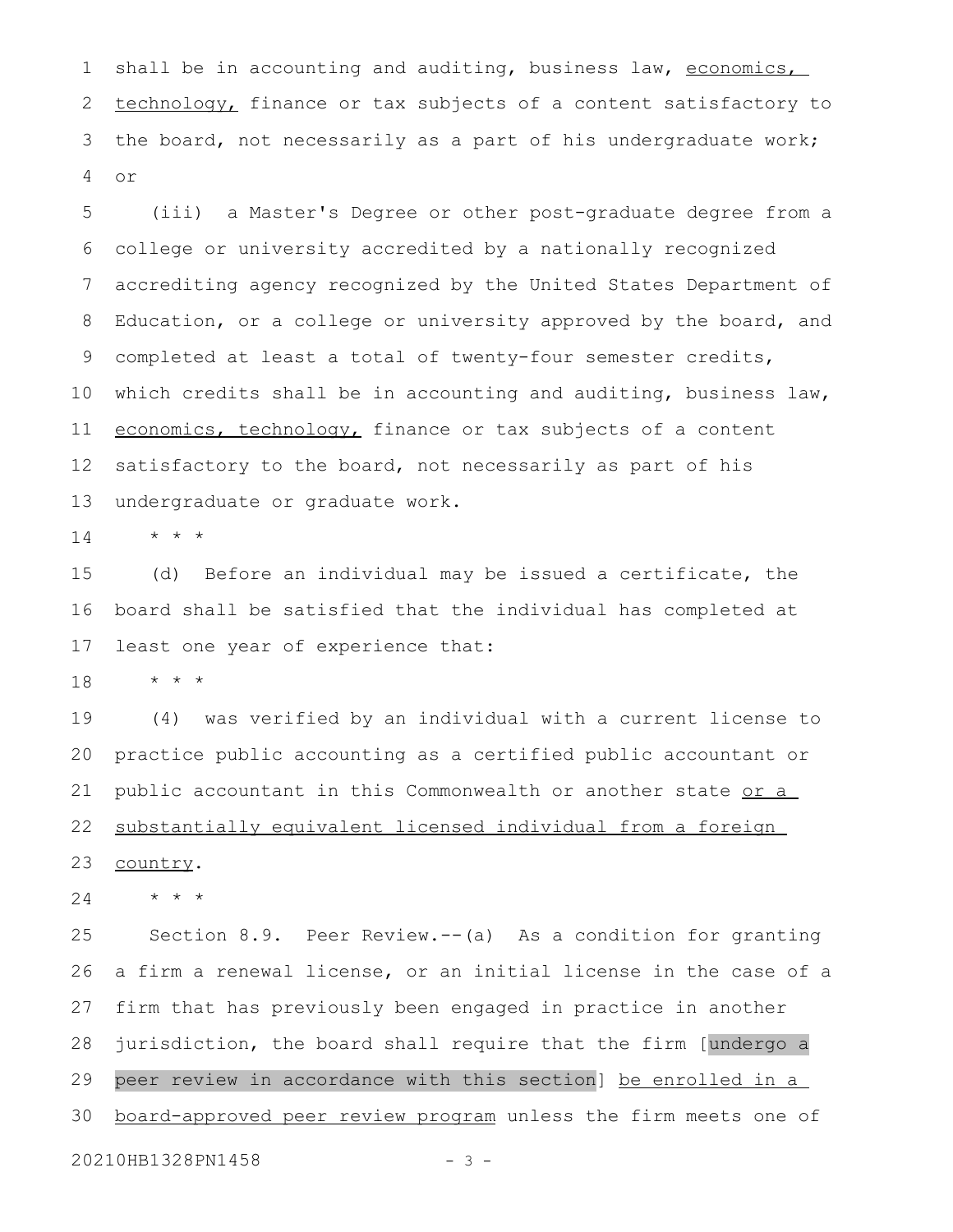the exemptions in subsection (g). The initial or renewal license application of a firm that does not meet one of those exemptions shall include a certification that the firm is in compliance with this section and shall state the name of the organization administering the firm's most [recent] recently accepted peer review, the date of acceptance of that peer review and the period covered by that peer review. The board shall not require submittal of the letter of acceptance, peer review report, [letter of comment,] letter of response or working papers related to the peer review [process, but the board may require the organization administering the firm's most recent peer review to confirm the date of acceptance and the period covered by that peer review. As used in this section, the term "firm" includes, but is not limited to, a sole practitioner. ]. The board shall verify the date of acceptance and period covered by the firm's most recently accepted peer review through a secure website provided by the entity administering the peer review, such as AICPA Facilitated State Board Access. 1 2 3 4 5 6 7 8 9 10 11 12 13 14 15 16 17 18

(b) A firm [with less than three licensees] shall not be required to undergo a peer review more frequently than once every [five years and a firm with three or more licensees shall not be required to undergo a peer review more frequently than once every] three years, except that: 19 20 21 22 23

(1) The board may order a firm that has been disciplined under section 9.1 of this act or that has been ordered to take remedial action under subsection (e) to undergo a peer review more frequently. 24 25 26 27

(2) A new firm that is not subject to subsection (j) shall [undergo] have its first peer review [within] due eighteen months [after it is granted its initial license.] from the date 20210HB1328PN1458 - 4 -28 29 30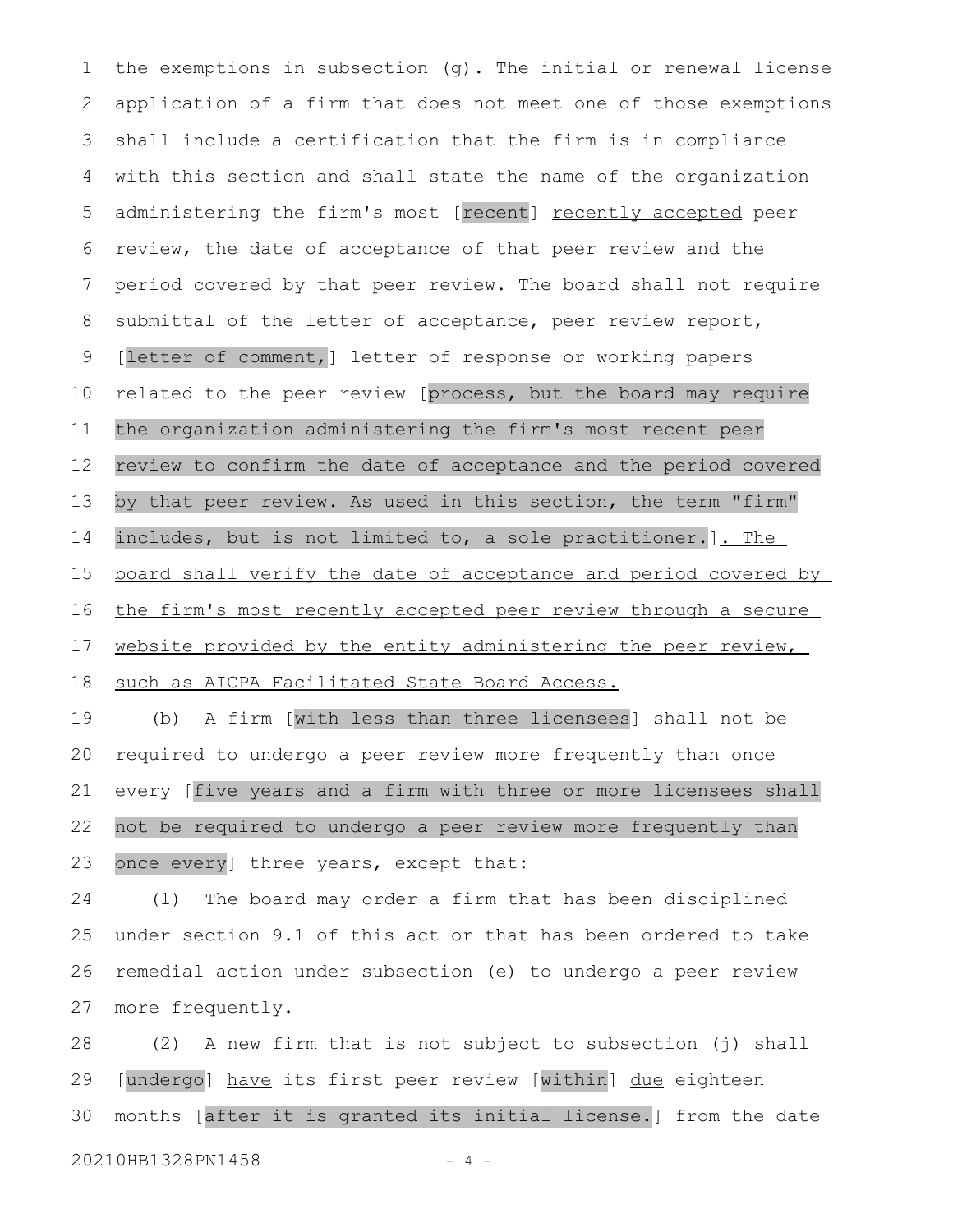it was required to enroll in a board-approved peer review 1

program. 2

(2.2) A firm that was not previously required to [undergo a peer review] enroll in a board-approved peer review program must notify the board within thirty days after accepting an engagement to perform an attest activity other than a compilation and shall [undergo a peer review within eighteen months after commencing the engagement.] have its initial peer review due eighteen months from the date it was required to enroll in a board-approved peer review program. (3) The regulations of the board may lengthen any of the periods between required peer reviews prescribed in this subsection in such manner, under such circumstances or with respect to such firms as the board in its discretion may consider appropriate. (4) Firms with fewer than three licensees that were previously not required to undergo a peer review more frequently than once every five years shall be permitted to maintain that five-year peer review cycle until their next peer review is completed. (c) The board shall adopt regulations establishing guidelines for peer reviews which shall: (1) Require that a peer review be conducted pursuant to a program and standards approved by the board. The board shall approve only peer review programs that the board finds comply with established standards for performing and reporting on peer reviews. (2) Require that a peer review be conducted by a reviewer 3 4 5 6 7 8 9 10 11 12 13 14 15 16 17 18 19 20 21 22 23 24 25 26 27 28

that is independent of the firm reviewed[, qualified pursuant to board rules] and approved by the organization administering the 29 30

20210HB1328PN1458 - 5 -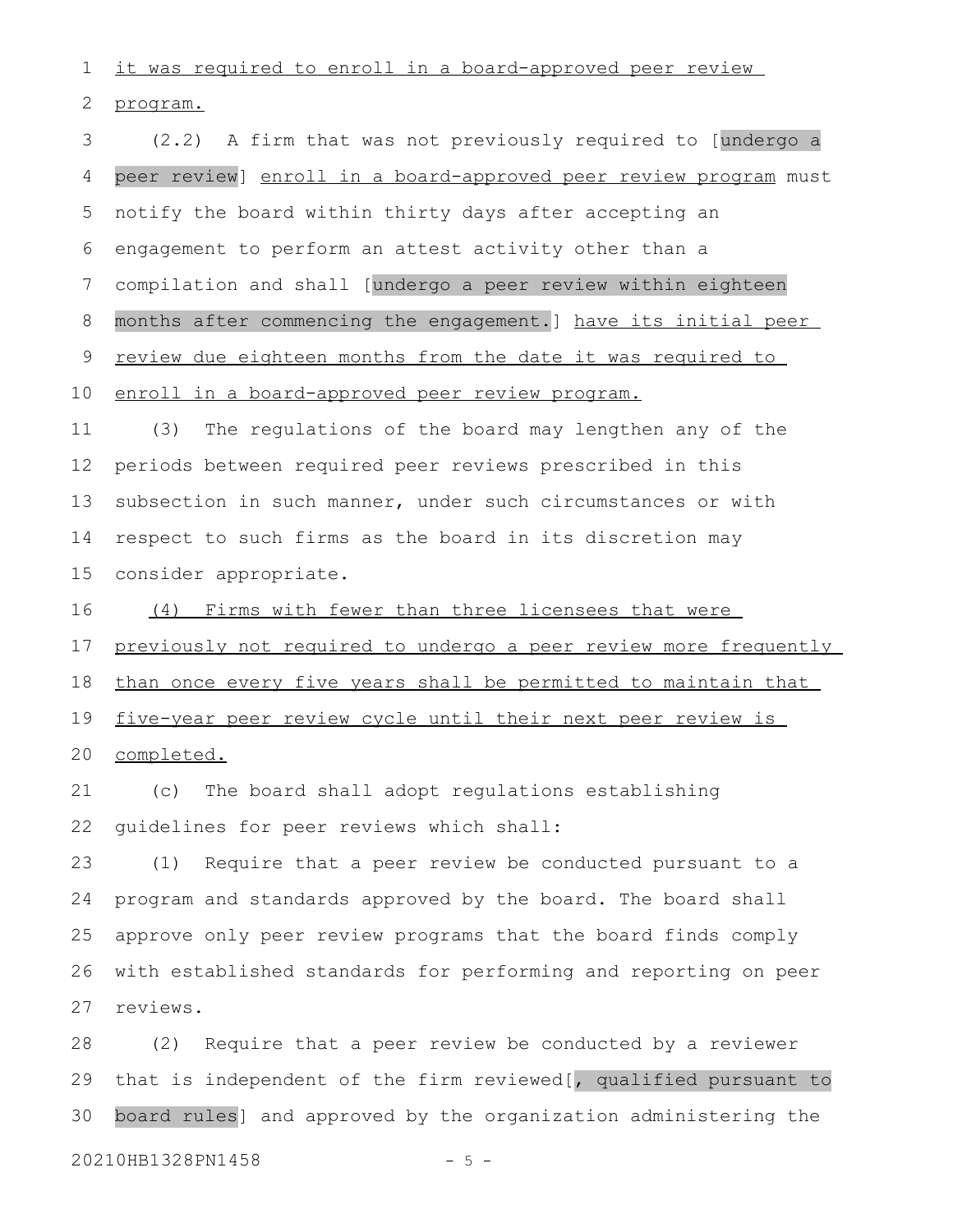peer review program. 1

(3) Other than in the peer review process, prohibit the use or public disclosure of information obtained by the reviewer, any organization administering an approved peer review program or the board during or in connection with the peer review process without the firm's permission. The requirement that information not be publicly disclosed shall not apply to a hearing before the board that the firm requests be public under subsection (e) or to the information described in subsection (h) (3). 2 3 4 5 6 7 8 9 10

(d) (1) The peer review of a firm that performs one or more [audits of historical financial statements or examinations of prospective financial information shall be a system review, including a study and evaluation of a representative selection of audit, examination, review and compilation reports, the financial information upon which those reports were based and the associated working papers. The system review shall include additional procedures relating to the firm's system of quality control sufficient to provide the reviewer with a reasonable basis upon which to issue a peer review report.] engagements under the Statements on Auditing Standards (SAS), Government Auditing Standards, examinations in accordance with the Statements on Standards for Attestation Engagements (SSAE), or engagements under PCAOB standards as their highest level of service shall have a system review. (2) The peer review of a firm that performs no [audit or examination engagements] engagements under the Statements on Auditing Standards (SAS), Government Auditing Standards, examination engagements in accordance with the Statements on Standards for Attestation Engagements (SSAE) or engagements 11 12 13 14 15 16 17 18 19 20 21 22 23 24 25 26 27 28 29 30

20210HB1328PN1458 - 6 -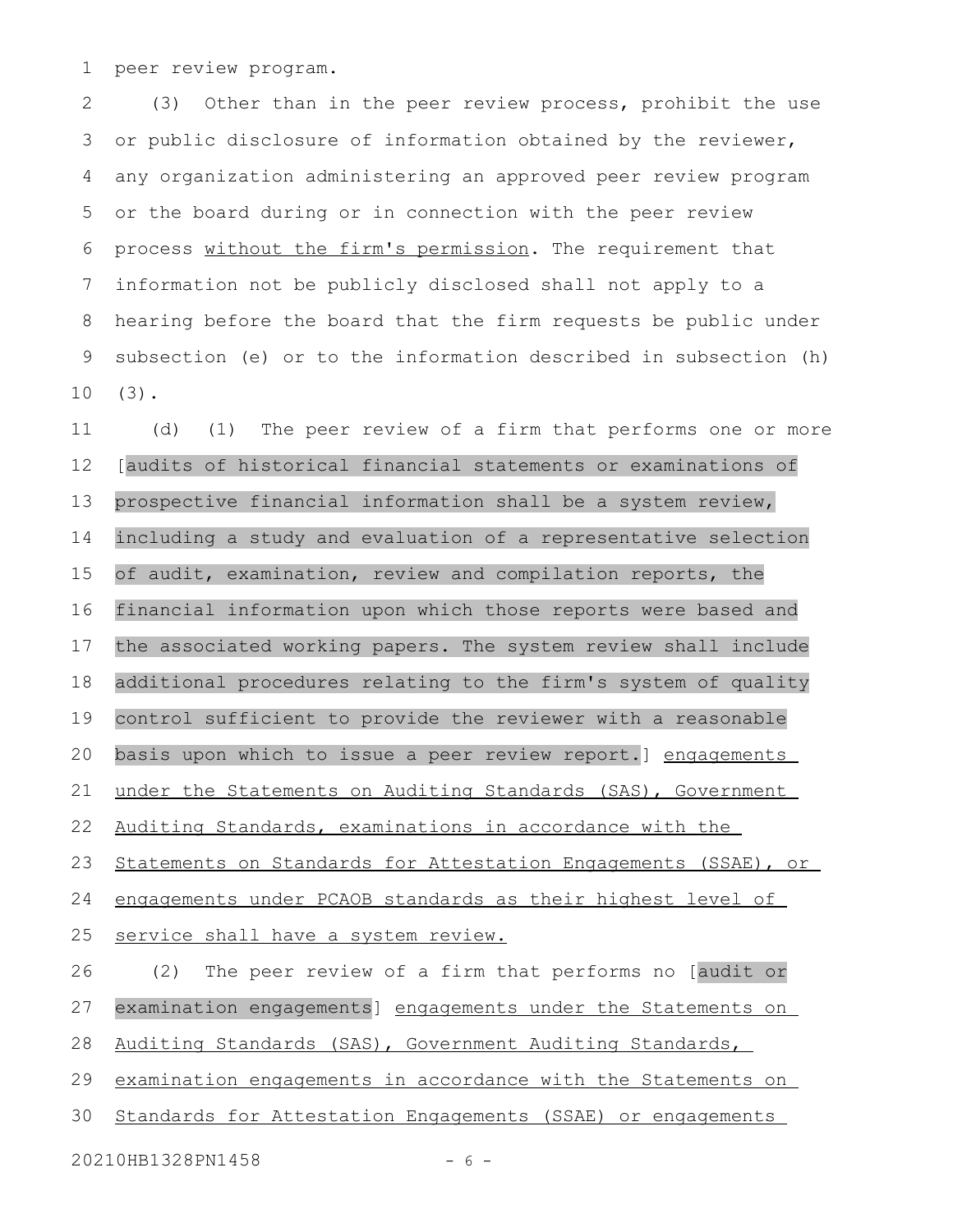under PCAOB standards but does perform one or more review engagements in accordance with the Statements on Standards for Accounting and Review Services (SSARS) or services under the Statements on Standards for Attestation Engagements (SSAE) not included in a system review shall be required only to be an engagement review. [, including a study and evaluation of a representative selection of reports issued by the firm and the financial information upon which those reports were based; but, if such a firm elects to have a system review, that review shall also be acceptable. The engagement review shall include a study of the associated working papers and procedures and inquiries sufficient to provide the reviewer with a reasonable basis upon which to issue a peer review report. (3) A firm that does not perform any audits or reviews, regardless of whether or not the firm performs compilations, shall be exempt from the requirement to undergo a peer review to the extent provided in subsection (g)(2).] (e) [If a firm does not comply with any remedial actions determined appropriate by the administering organization, the administering organization shall refer the matter to the board to determine if further action under this subsection is warranted. The board may at its discretion or shall upon submission of a written application by the firm hold a hearing to determine whether the firm complies with the appropriate professional standards and practices.] When the board is made aware that a firm has had the firm's enrollment in peer review dropped or terminated and is not in compliance with the enrollment requirements in section 8.9, the board may consider, pursuant to a hearing or with consent, other measures, including disciplinary action, against the reviewed firm and any 1 2 3 4 5 6 7 8 9 10 11 12 13 14 15 16 17 18 19 20 21 22 23 24 25 26 27 28 29 30

20210HB1328PN1458 - 7 -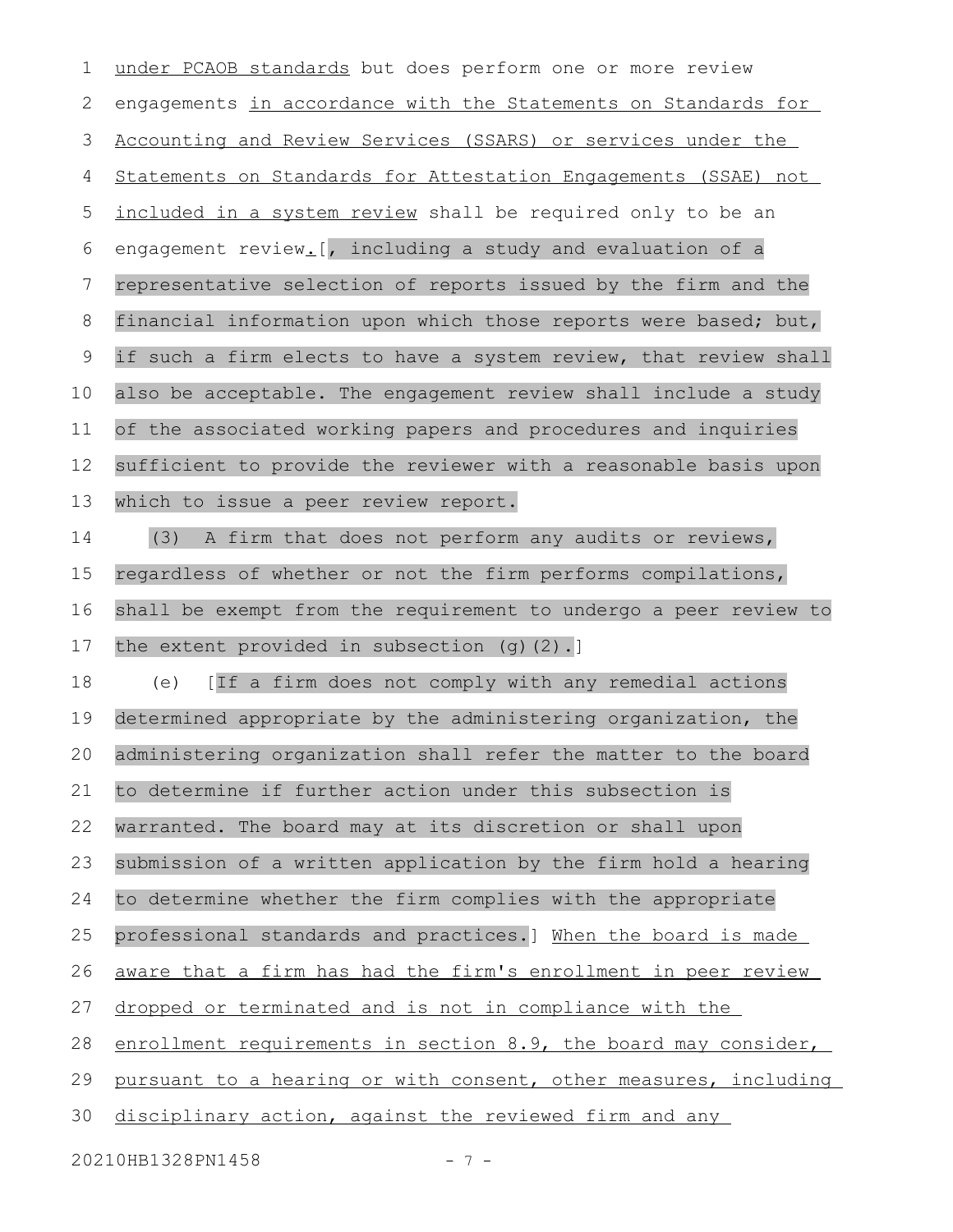individual licensee employed by the reviewed firm. The hearing shall be confidential and shall not be open to the public unless requested by the firm. [If the board after conducting a hearing determines that the firm complies with the appropriate professional standards and practices, it shall issue an order requiring the reviewer and the administering organization to take any necessary action to record and implement the board's determination and to restore the status of compliance of the firm. However, if the board after conducting the hearing determines that the firm does not comply with the appropriate professional standards and practices, it] After conducting the hearing, the board may issue an order that requires both of the following: (1) Remedial action, which may include any or all of the following: (i) Requiring employes of the firm to complete general or specific continuing professional education courses. (ii) Requiring the firm to undergo a peer review more frequently than every three years. (iii) Any other remedial action specified by the board. (2) An affidavit from the firm, submitted within the time specified by the board $<sub>L</sub>$  indicating completion of the required</sub> remedial [actions.] or other actions causing the firm's enrollment in the peer review program to be dropped or terminated and evidence that the firm has reenrolled in peer review. The board shall verify a firm's reenrollment in peer review through a secure website provided by the entity administering the peer review such as AICPA Facilitated State Board Access. (f) The firm reviewed shall pay for any peer review 1 2 3 4 5 6 7 8 9 10 11 12 13 14 15 16 17 18 19 20 21 22 23 24 25 26 27 28 29 30

20210HB1328PN1458 - 8 -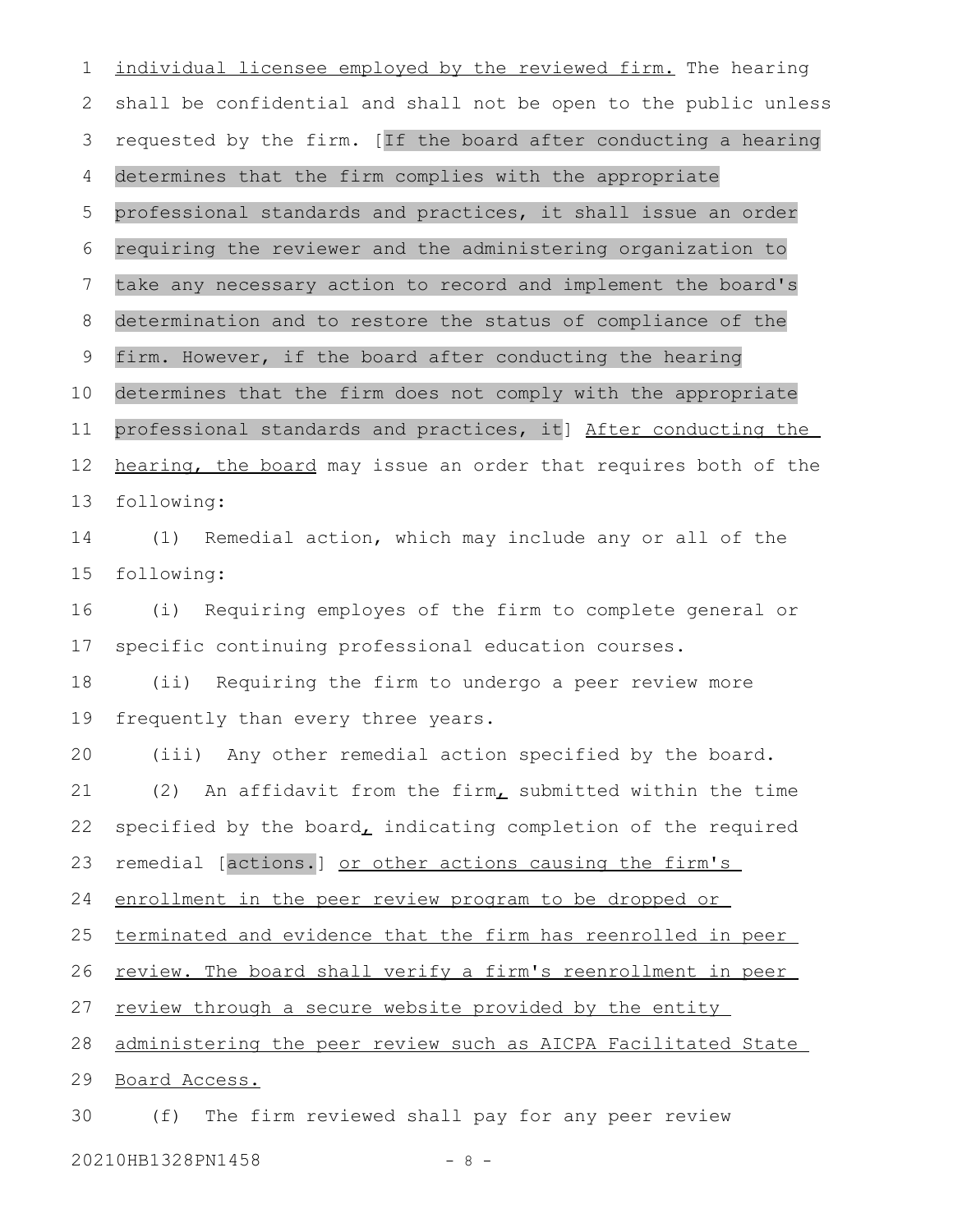performed. 1

(g) A firm shall be exempt from the requirement to undergo a peer review if any of the following applies: 2 3

(1) Within three years before the date of application for initial or renewal licensure, the firm has undergone a peer review conducted in another state or foreign jurisdiction which meets the requirements of subsection (c)(1) and (2). [The firm shall submit to the board a letter from the organization administering the firm's most recent peer review stating the date on which the peer review was completed.] The board shall verify the date of acceptance through Facilitated State Board Access. The board shall verify the date of acceptance and period covered by the firm's most recently accepted peer review through a secure website provided by the entity administering the peer review such as AICPA Facilitated State Board Access. (2) [The firm satisfies both of the following conditions: (i)] During the preceding two years, the firm has not accepted or performed any [audit or review engagement. (ii) Within the next two years, the firm does not intend to accept or perform any audit or review engagement.] attestation engagements other than a compilation. (3) For reasons of personal health, military service or other good cause, the [board determines that the firm is entitled to an exemption for a period of time not to exceed twelve months.] firm shall provide to the board a copy of a 4 5 6 7 8 9 10 11 12 13 14 15 16 17 18 19 20 21 22 23 24 25

grant of an extension, including the resulting new due date, 26

within thirty days of receipt from the administering 27

organization. 28

(h) In any civil action, arbitration or administrative proceeding, regardless of whether a licensee is a party thereto, 20210HB1328PN1458 - 9 -29 30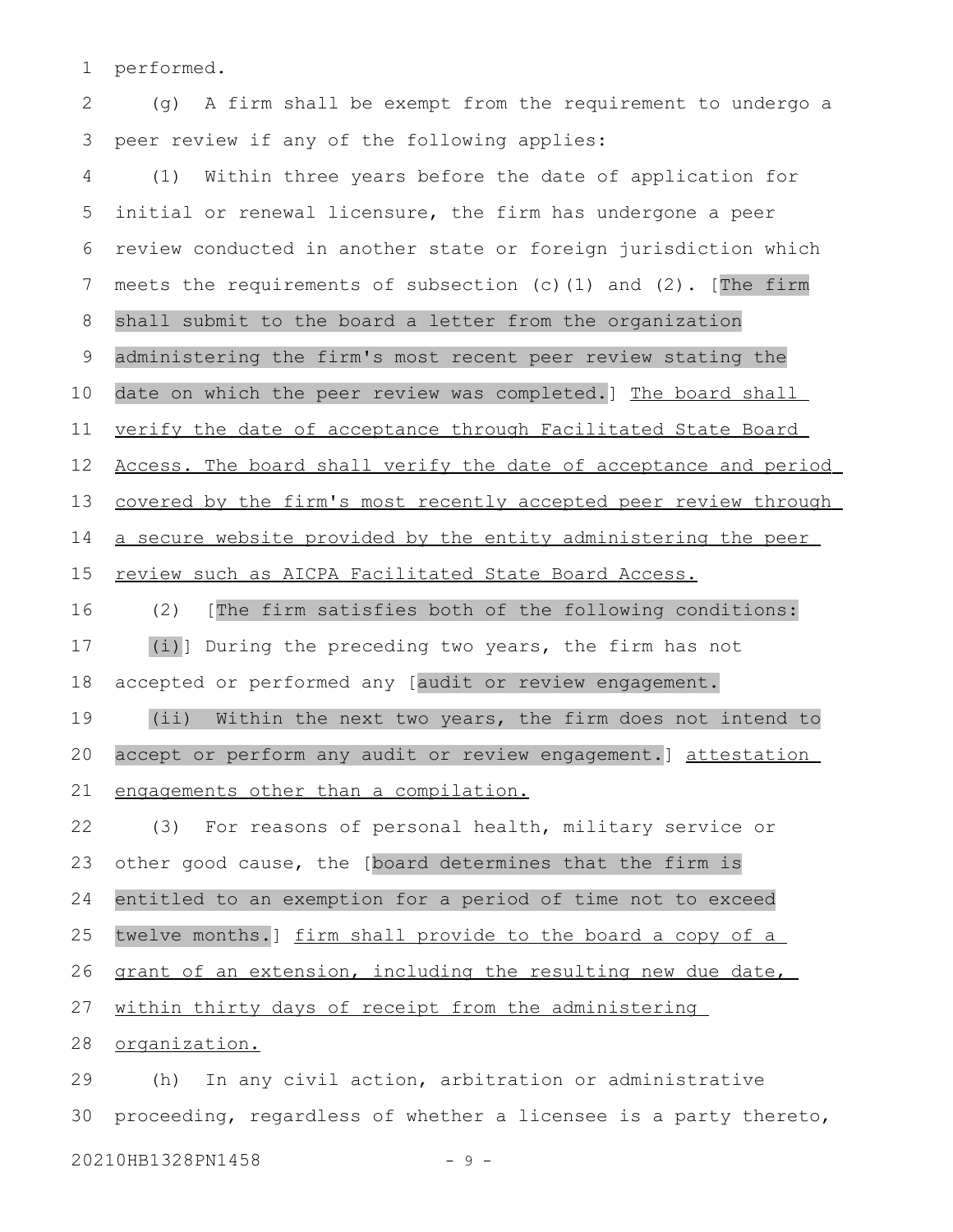all of the following shall apply: 1

(1) The proceedings, records (including, without limitation, letters of acceptance, peer review reports, letters of comment and letters of response) and working papers related to the peer review process of any reviewer, administering organization or board member are privileged and not subject to discovery, subpoena or other means of legal process and may not be introduced into evidence. 2 3 4 5 6 7 8

(2) No employe, member or agent of an administering organization, reviewer or board member shall be permitted or required to testify as to any matters produced, presented, disclosed or discussed during or in connection with the peer review process or be required to testify to any finding, recommendation, evaluation, opinion or other actions of any person in connection with the peer review process. 9 10 11 12 13 14 15

(3) No privilege exists under this subsection: 16

(i) For information presented or considered in the peer review process that was otherwise available to the public. 17 18

(ii) For material not prepared in connection with a peer review merely because they subsequently are presented or considered as part of the peer review process. 19 20 21

(iii) In connection with an administrative proceeding or related civil action brought for the purpose of enforcing this section. 22 23 24

[(i) If a peer review report indicates that a firm complies with the appropriate professional standards and practices set forth in the regulations of the board, the administering organization shall destroy all working papers and documents, other than report-related documents, related to the peer review within ninety days after issuance to the firm of the letter of 25 26 27 28 29 30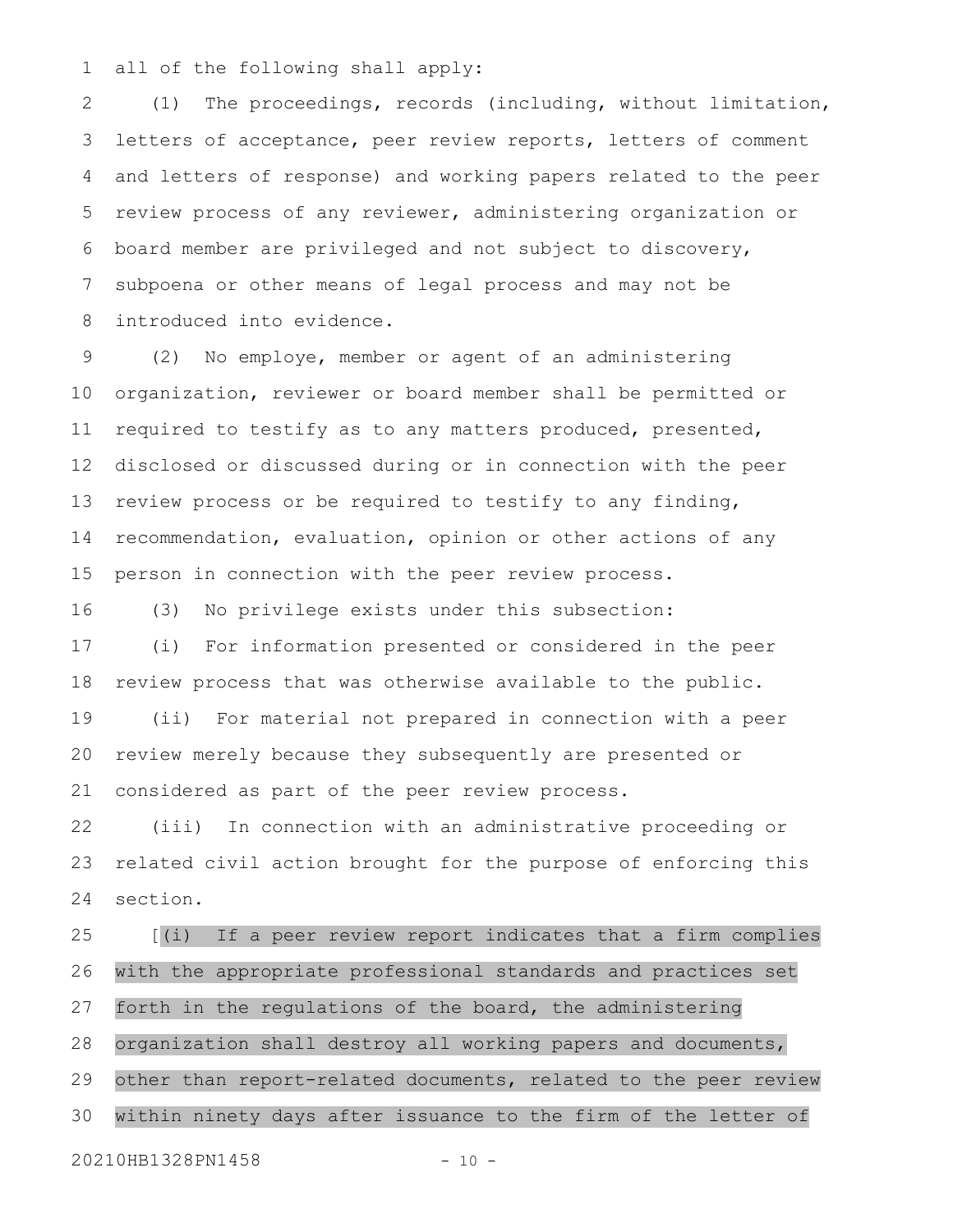acceptance by the administering organization. If a peer review letter of acceptance indicates that corrective action by a firm is required, the administering organization may retain documents and reports related to the peer review until completion of the next peer review or other agreed-to corrective actions.] (j) [In the event the practices of two or more firms are merged or otherwise combined, the surviving firm shall retain the peer review year of the largest firm, as determined by the number of accounting and auditing hours of each of the practices. In the event that the practice of a firm is divided or a portion of its practice is sold or otherwise transferred, any firm acquiring some or all of the practice that does not already have its own review year shall retain the review year of the former firm. In the event that the first peer review of a firm that would otherwise be required by this subsection would be less than twelve months after its previous review, a review year shall be assigned by the administering organization so that the firm's next peer review occurs after not less than twelve months of operation, but not later than eighteen months of operation.] In the event a practice unit is sold, dissolved or merged with the practice of one or more other practice units, the determination of successor or predecessor practice unit, peer review year end and the peer review due date shall be made in accordance with the administering organization's guidance. (k) (1) None of the following persons shall be held to have violated any criminal law or to be civilly liable by reason of the performance by him or it of any duty, function or activity under this section so long as the person has not engaged in recklessness or willful misconduct: (i) reviewers; 1 2 3 4 5 6 7 8 9 10 11 12 13 14 15 16 17 18 19 20 21 22 23 24 25 26 27 28 29 30

20210HB1328PN1458 - 11 -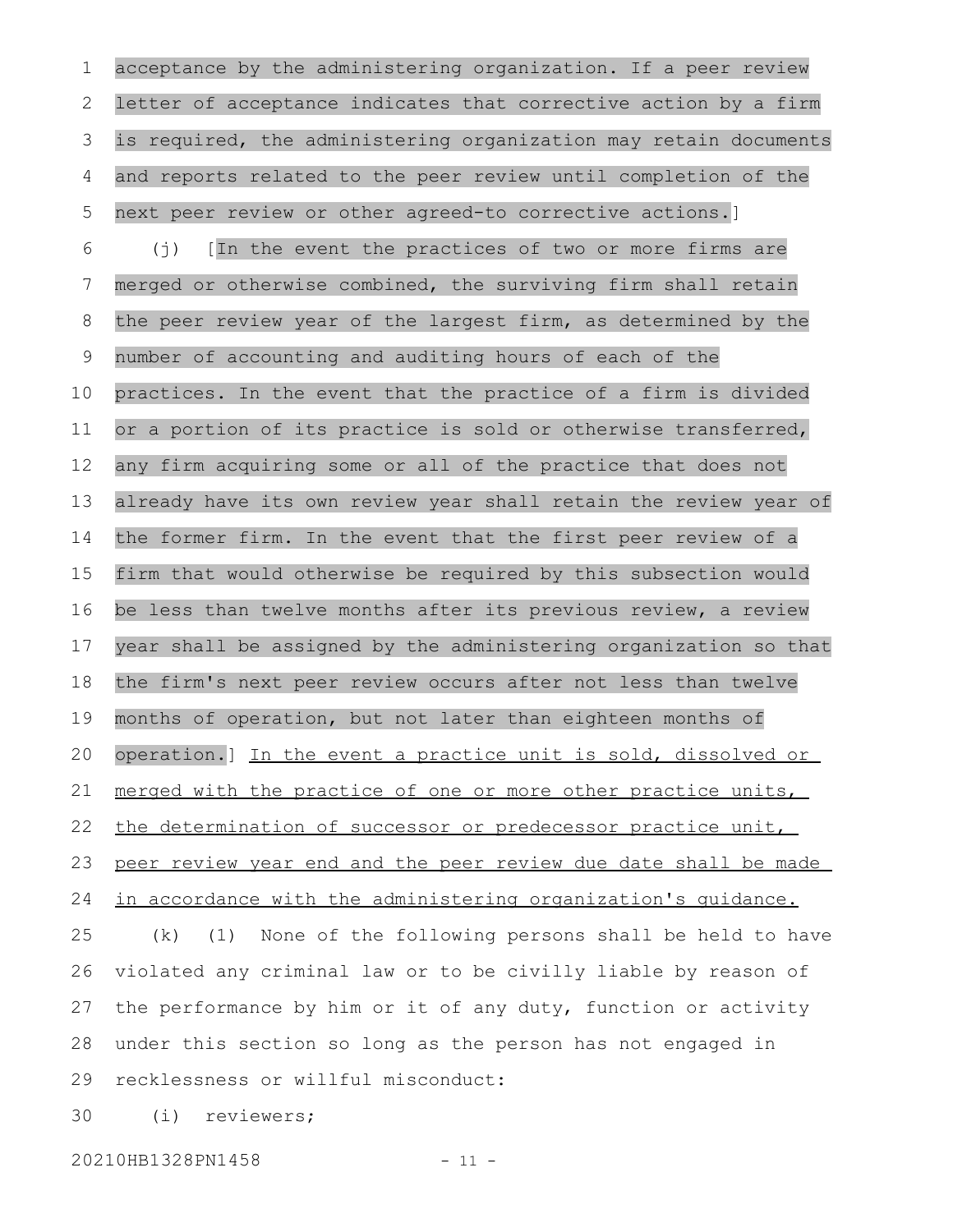(ii) the administering organization or any of its members, employees or agents or any person furnishing professional counsel or services to the administering organization; or 1 2 3

(iii) board members. 4

(2) Subsection (h) shall not apply to the defense of a claim alleging conduct not protected under clause (1). 5 6

[(l) This section shall apply as follows: 7

(1) Except as provided in clause (2), this section shall take effect on February 3, 1997. This clause includes without limitation effectiveness for the purposes of permitting the board to promulgate the regulations under subsection (c) and of applying subsections (h) and (k). 8 9 10 11 12

(2) This section shall not become applicable to firms and no firm shall be required to undergo a peer review under this section until May 1, 2000, except that this section shall not become applicable until May 1, 2004, to a firm that has not accepted or performed any audit engagements during the period May 1, 1998, through April 30, 2004.] 13 14 15 16 17 18

(m) The fees charged by an administering organization under this section shall not vary depending on whether or not a firm or some or all of its owners or employees are members of the administering organization. 19 20 21 22

Section 12. Unlawful Acts.--\* \* \* 23

(f) Except as provided in this subsection, in sections 5.2 and 5.4 of this act or in subsections (a) and (c), it is unlawful for any person to use a title that includes the word "certified" as a part thereof, or any other title or designation likely to be confused with "certified public accountant," or any title or designation implying or connoting accreditation by any jurisdiction for the practice of any type of bookkeeping, 24 25 26 27 28 29 30

20210HB1328PN1458 - 12 -